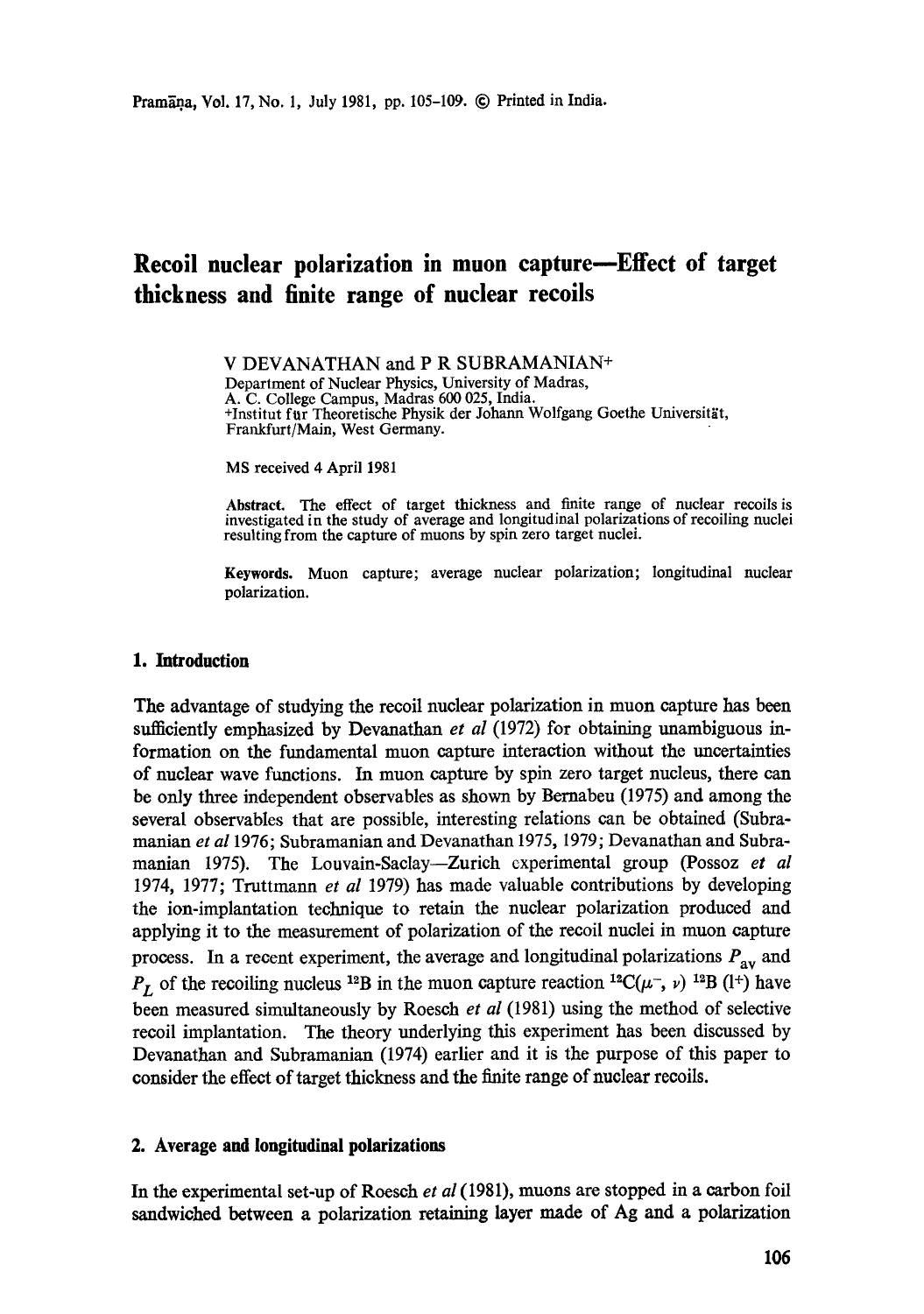# 106 *V Devanathan and P R Subramanian*

destroying layer made of A1. The experiment consists of two parts. In the first part, the polarization of nuclei recoiling into the forward hemisphere is retained. In the second part of the experiment, the target is reversed and so the polarization of nuclei recoiling into the backward hemisphere alone is retained. As shown by Devanathan and Subramanian (1974), the polarizations obtained in the two parts of the experiment are respectively

$$
P_f = \frac{1}{2} \left( P_{\rm av} + P_L / 2 \right), \tag{1}
$$

and 
$$
P_b = \frac{1}{2} (P_{av} - P_L/2).
$$
 (2)

This method allows the simultaneous determination of the average polarization  $P_{av}$ and the longitudinal polarization  $P_L$  of the recoiling nucleus.

$$
P_{\text{av}} = P_f + P_b,\tag{3}
$$

$$
P_L = 2 (P_f - P_b). \tag{4}
$$

In the above consideration, it is explicitly assumed that the target is sufficiently thin so as to allow all the 12B recoils enter the layers of Ag and AI, between which the target is sandwiched.

# **3. Effect of target thickness**

If the target is thick and the range of nuclear recoils is finite, then as shown in figures la and lb, polarizations are retained only in a portion of the hemispheres. In figure la, the polarization is retained only in the forward segment of the sphere shown by the shaded area and the corresponding  $P_f$  can be obtained from expression (23) of



Figure 1. In arrangement (a), polarization is retained in the forward segment of the hemisphere (shaded area). In arrangement (b), polarization is retained in the backward segment of the hemisphere (shaded area). The angles  $\beta$  and  $\gamma$  depend on the range R of nuclear recoils and they can vary from 0 to  $\epsilon$  where  $\epsilon = \sin^{-1}(t/R)$ .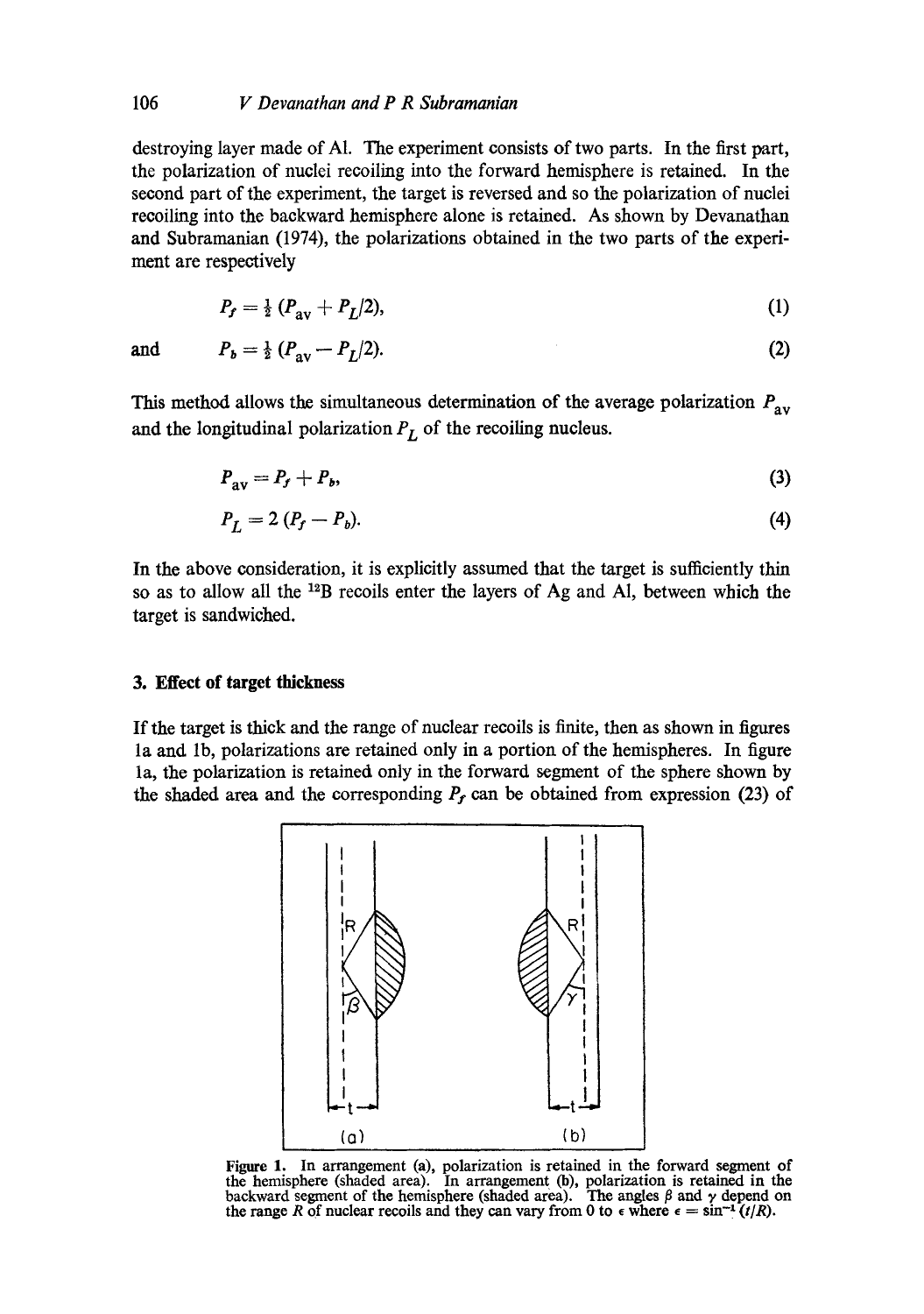Subramanian *et al* (1976) by integrating over the angle  $\theta$  from 0 to  $\pi/2 - \beta$ .

$$
P_f = \frac{1}{4} \left( 3 \, P_{\rm av} + P_L \, P_{\mu} \right) x + \frac{1}{2} \, P_L \left( y - P_{\mu} \, z \right), \tag{5}
$$

where  $P_{\mu}$  denotes the muon polarization and x, y, z are given by

$$
x = \int_{0}^{\pi/2 - \beta} \sin^3 \theta \, d\theta = (1 - \sin \beta) - (1/3) (1 - \sin^3 \beta), \tag{6}
$$

$$
y = \int_{0}^{\pi/2 - \beta} \cos \theta \sin \theta \, d\theta = \frac{1}{2} \cos^{2} \beta, \tag{7}
$$

$$
\pi/2 - \beta
$$
  
\n
$$
z = \int_{0}^{\pi/2 - \beta} \cos^2 \theta \sin \theta \, d\theta = (1/3) (1 - \sin^3 \beta).
$$
 (8)

It can be easily seen from figure 1a that  $\beta$  depends on the point at which the muon capture takes place. It can take place anywhere along the thickness of the target and consequently  $\beta$  will vary from 0 to  $\epsilon$  where  $\epsilon$  is determined by the target thickness  $t$  and the range  $R$  of nuclear recoils,

$$
\epsilon = \sin^{-1} (t/R). \tag{9}
$$

Correspondingly, we have to replace  $x$ ,  $y$  and  $z$  in equation (5) by their expectation values  $\langle x \rangle$ ,  $\langle y \rangle$  and  $\langle z \rangle$ .

$$
\langle x\rangle = \frac{1}{\epsilon} \int_{0}^{\epsilon} x d\beta = (2/3) + (\cos 3\epsilon + 27 \cos \epsilon - 28)/36 \epsilon, \tag{10}
$$

$$
\langle y \rangle = \frac{1}{\epsilon} \int_{0}^{\epsilon} y d\beta = (1 + \sin 2\epsilon/2\epsilon) / 4,
$$
 (11)

$$
\langle z \rangle = \frac{1}{\epsilon} \int_{0}^{\epsilon} z d\beta = (1/3) - (\cos 3\epsilon - 9 \cos \epsilon + 8) / 12\epsilon.
$$
 (12)

Now let us turn to figure lb where the polarization is retained in the backward segment.  $P_b$  is obtained by integrating over the angle  $\theta$  from  $\pi/2 + \gamma$  to  $\pi$ .

 $\mathcal{L}$ 

$$
P_b = \frac{1}{4} \left( 3 \, P_{\rm av} + P_L \, P_{\mu} \right) x' + \frac{1}{2} \, P_L \left( y' - P_{\mu} \, z' \right), \tag{13}
$$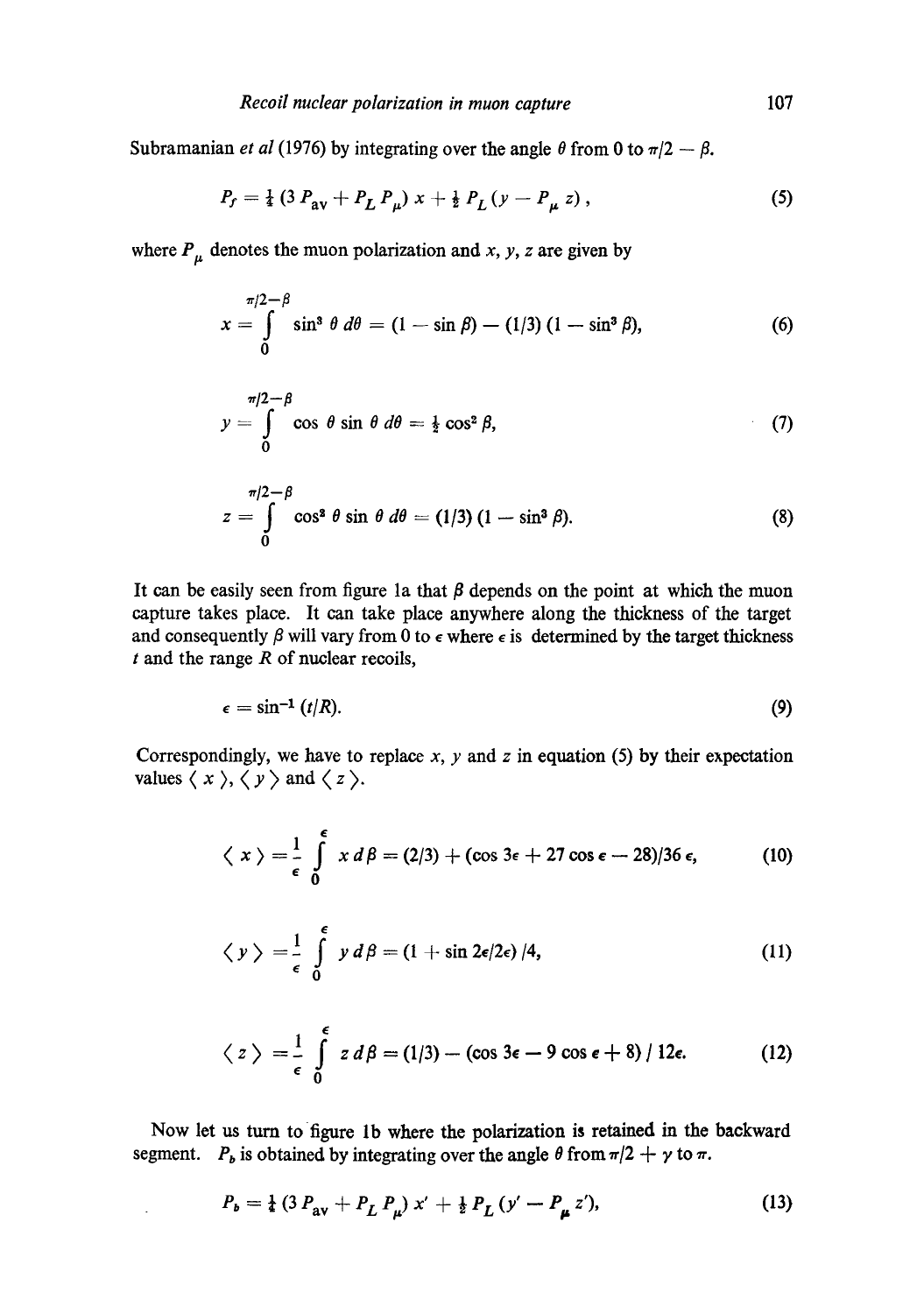108 *V Devanathan and P R Subramanian* 

where  $x' = \int \sin^3 \theta \, d\theta = (1 - \sin \gamma) - (1/3)(1 - \sin^3 \gamma)$ ~/2+y (14)

$$
y' = \int_{\pi/2 + \gamma}^{\pi} \cos \theta \sin \theta \, d\theta = -\frac{1}{2} \cos^2 \gamma,
$$
 (15)

$$
z' = \int_{\pi/2 + \gamma}^{\pi} \cos^2 \theta \sin \theta \, d\theta = (1/3) (1 - \sin^2 \gamma).
$$
 (16)

As discussed earlier, the muon capture can take place at any position along the target thickness and hence one has to replace  $x'$ ,  $y'$  and  $z'$  in (13) by their expectation values  $\langle x' \rangle$ ,  $\langle y' \rangle$  and  $\langle z' \rangle$ .

$$
\langle x' \rangle = \frac{1}{\epsilon} \int_{0}^{\epsilon} x' \, d\gamma = \frac{2}{3} + (\cos 3 \epsilon + 27 \cos \epsilon - 28)/36 \, \epsilon, \tag{17}
$$

$$
\langle y' \rangle = \frac{1}{\epsilon} \int_{0}^{\epsilon} y' \, d\,\gamma = -\frac{1}{4} \left( 1 + \frac{\sin 2 \, \epsilon}{2 \, \epsilon} \right),\tag{18}
$$

$$
\langle z' \rangle = \frac{1}{\epsilon} \int_{0}^{\epsilon} z' \, d\,\gamma = (1/3) - (\cos 3 \epsilon - 9 \cos \epsilon + 8)/12 \,\epsilon. \tag{19}
$$

From (5) and (13), we obtain

$$
P_f + P_b = \frac{1}{4} \left( 3 P_{\text{av}} + P_L P_\mu \right) \left( \langle x \rangle + \langle x' \rangle \right) - \frac{1}{2} P_L P_\mu \left( \langle z \rangle + \langle z' \rangle \right). \tag{20}
$$

Substituting the values of  $\langle x \rangle$ ,  $\langle x' \rangle$ ,  $\langle z \rangle$  and  $\langle z' \rangle$ ,

we obtain

$$
P_f + P_b = P_{av} + \frac{1}{24 \epsilon} \left\{ P_{av} (\cos 3 \epsilon + 27 \cos \epsilon - 28) + \frac{P_L P_{\mu}}{3} (7 \cos 3 \epsilon - 27 \cos \epsilon + 20) \right\}.
$$
 (21)

It can be seen that as  $\epsilon \rightarrow 0$ , the quantity within the curly bracket vanishes and we retrieve the result (3) Obtained in the ease of a thin target. The effect of the target thickness is felt when

$$
P_f + P_b \neq P_{\rm av}.\tag{22}
$$